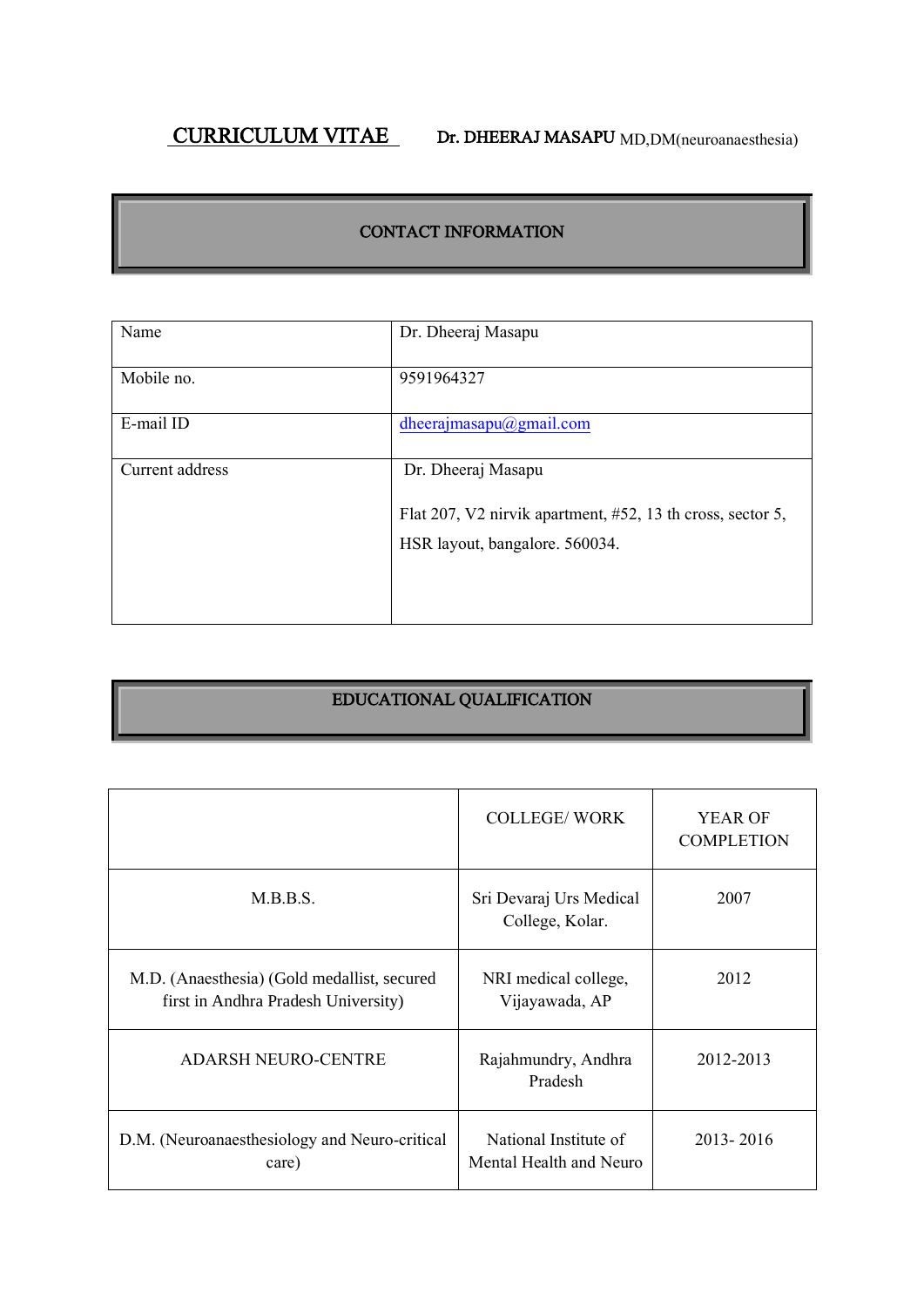|                                                               | Sciences,<br>Bangalore, India.      |                |
|---------------------------------------------------------------|-------------------------------------|----------------|
| Associate consultant in Neuroanaesthesia and<br>critical care | Sakra world<br>hospital, bangalore. | 2016-2019      |
| Consultant in Neuroanesthesia and Neurocritical<br>care       | Sakra world<br>hospital, bangalore. | 2020-till date |

#### PERSONAL INFORMATION

| Name          | : Dr Dheeraj Masapu          |  |
|---------------|------------------------------|--|
| Date of Birth | :06/06/1984                  |  |
| Wife          | : Dr Tulasi                  |  |
| Qualification | : M.B.B.S., DNB(paediatrics) |  |

### PUBLICATIONS

- 1. Jena S, Kamath S, Masapu D, Veenakumari HB, Ramesh VJ, Bhadrinarayan V, Ravikumar R. Comparison of suction above cuff and standard endotracheal tubes in neurological patients for the incidence of ventilator-associated pneumonia and in-hospital outcome: A randomized controlled pilot study. Indian journal of critical care medicine: peer-reviewed, official publication of Indian Society of Critical Care Medicine. 2016 May;20(5):261.
- 2. Masapu D, Krishna KG, Sanjib S, Chakrabarti D, Mundlamuri RC, Manohar N, Mariamma P, Satishchandra P, Rao GU. A comparative study of midazolam and target-controlled propofol infusion in the treatment of refractory status epilepticus. Indian Journal of Critical Care Medicine. 2018 Jun 1;22(6):441.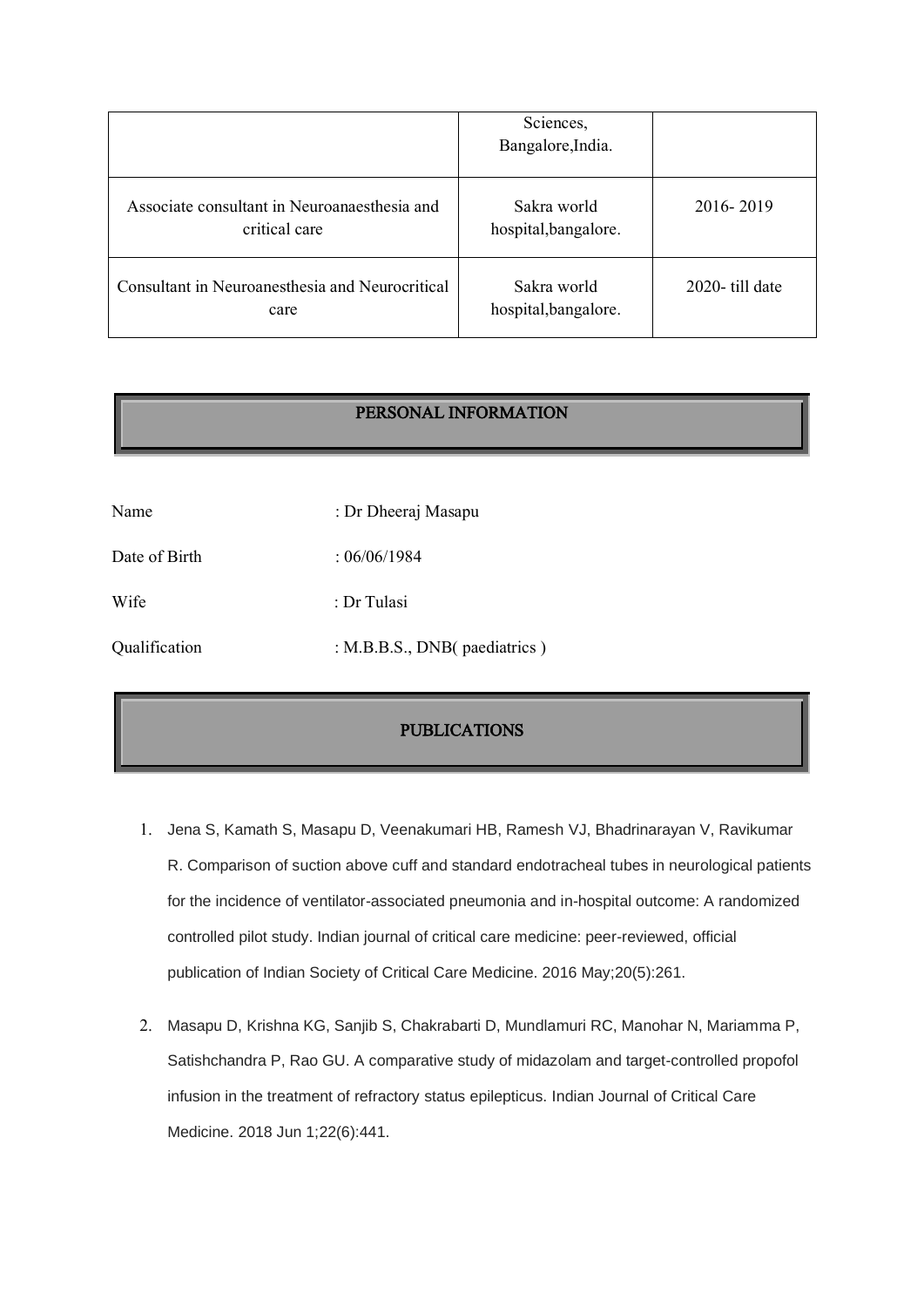- 3. Chakrabarti D, Gopala KK, Masapu D. Adverse Hemodynamic Event Due to Floseal Hemostatic Matrix Application. Journal of neurosurgical anesthesiology. 2016 Jan 1;28(1):88- 9.
- 4. Chakrabarti D, Kamath S, Masapu D. Simple Cost-Effective Alternative to Fluid and Blood Warming System to Prevent Intraoperative Hypothermia. AANA Journal. 2017 Feb 1;85(1):29.
- 5. Manohar N, Masapu D, Deepti BS, Chakrabarti D. Airway Management in an Infant With Huge Hydrocephalus. AANA Journal. 2017 Aug 1;85(4).
- 6. Sriganesh K, Saini J, Masapu D. Pneumothorax, Pneumomediastinum, and Pneumorrhachis: A Rare Presentation in a Neurological Patient. Journal of neurosurgical anesthesiology. 2017 Apr 1;29(2):185-7.
- 7. Masapu D, Sriganesh K, Gopalakrishna KN. Venous Air Embolism During Brain Abscess Surgery. Journal of neurosurgical anesthesiology. 2016 Oct 1;28(4):430-1.
- 8. Masapu D, Shetty DJ, Kumar S, Rudrappa S. A Case of Uvular Ulceration After Spine Surgery. Journal of neurosurgical anesthesiology. 2018 Jul 1;30(3):284-5.
- 9. Chakrabarti D, Surve RM, Deepti BS, Masapu D. Intraoperative aberrant bispectral index values due to facial nerve monitoring. Journal of Clinical Anesthesia. 2017 Feb 28;37:61-2.
- 10. Masapu D, Bansal S, Nanjundaiah GK, Surve RM. Extradural Hematoma With Unanticipated Difficult Intubation Due to Rhinoscleromatosis. Journal of neurosurgical anesthesiology. 2017 Jan 1;29(1):67-8.
- 11. Masapu D, Sunil Kumar HR, Munureddy Manjunath, Satish Rudrappa. Un anticipated intraoperative tube switch during skull base surgery. Journal of Neuroanaesthesiology and Critical Care 2018; 05(01): 34-36(DOI: 10.1055/s-0037-1618324).
- 12. Tukkapuram VR, Rudrappa S, Shabadi VK, Masapu D, Kumar S. Sacral Ewing's tumor: Use of neoadjuvant chemotherapy for preoperative cytoreduction of the tumor. *Neurol India*. 2018;66(1):249-251. doi:10.4103/0028-3886.222848.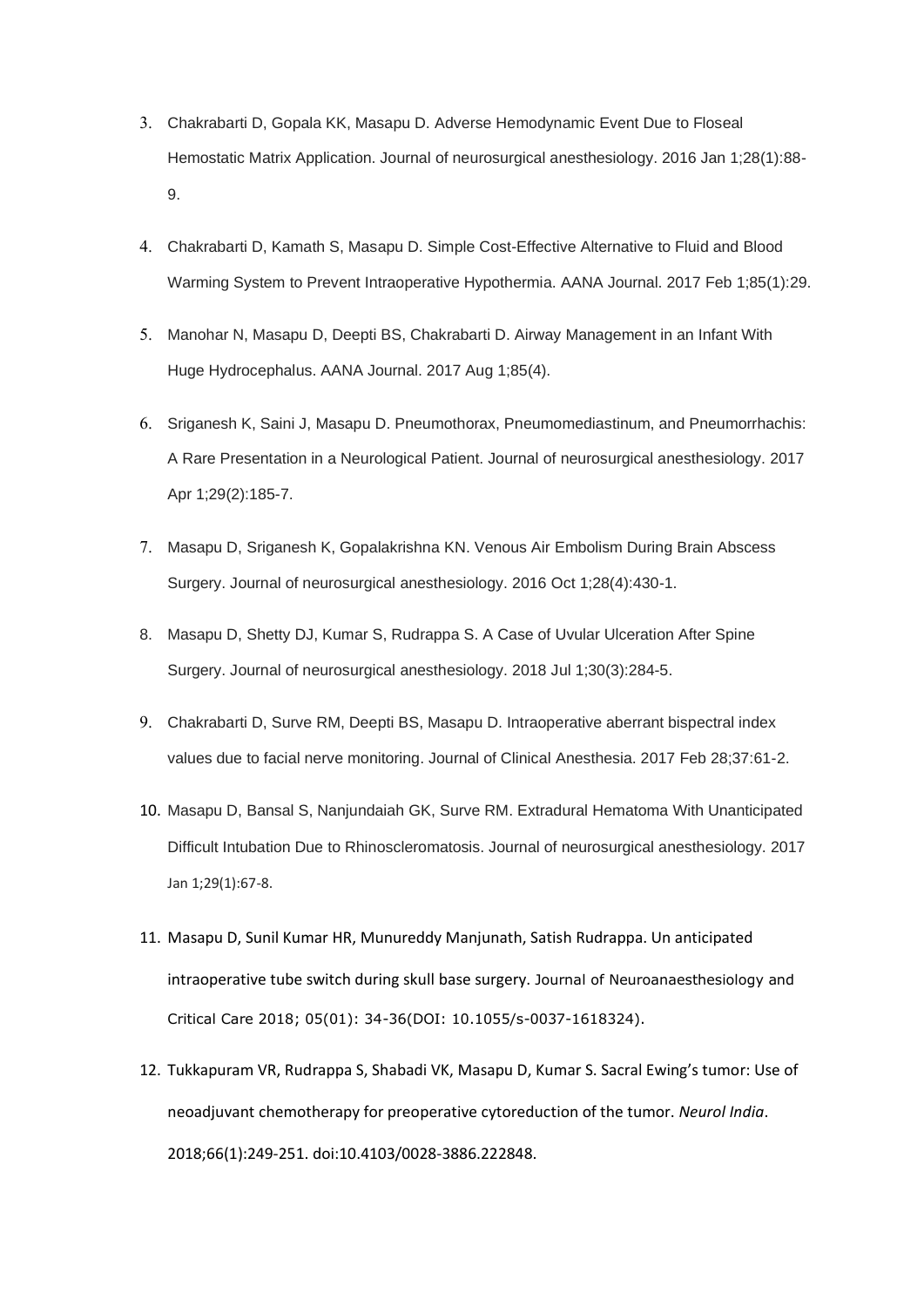- 13. Masapu D, Rudrappa S, Manjunath M, Srinivas D. Intraoperative Spinal Cord Pulsations: A Good Sign or a Disaster Waiting to Happen?. Journal of neurosurgical anesthesiology. 2018 May 31.
- 14. Sekar A, Gopal S, Rudrappa S, Sunil HR, Masapu D. Endovascular management of basilar artery perforator aneurysm – Insights. Interdiscip Neurosurg. 2019 Dec 1;18:100533.
- 15. Munireddy M, Masapu D, Hosahalli Rajanna SK, Rudrappa S, Govindasamy R. A Rare Instance of Temporomandibular Joint Dislocation Complicated by Motor-Evoked Potential Monitoring. J Neuroanaesth Crit Care 2019. doi:10.1055/s-0039-1685417.
- 16. Rajappa D, Masapu D, Gopal S, Rudrappa S. Somatosensory Evoked Potentials as a Useful Tool to Limit the Temporary Clipping Time during Aneurysm Clipping. J Neuroanaesth Crit Care [Internet]. 2020 Nov 19 [cited 2021 Jan 6]; Available from: http://www.thiemeconnect.de/DOI/DOI?10.1055/s-0040-1716946
- 17. Mittimanj K, Rajappa D, Masapu D, Chandrashekar S, Rudrappa S. Total intravenous anaesthesia to facilitate Bulbocavernosus reflex in 2 year old child with tethered cord syndrome. Indian journal of Clinical Anaesthesia - Accepted
- 18. Rajappa D, Khan MM, Masapu D, Manchala R, Rudrappa S, Gopal S, Govindasamy R, Horasuku SK. Multimodal Intraoperative Neurophysiological Monitoring in Spine Surgeries: The Experience at a Spine Centre through Years. Asian Spine Journal. 2020 Dec 30.
- 19. Gopal S, Rudrappa S, Sekar A, Preethish-Kumar V, Masapu D. Customized and Cost-Effective 3D Printed Mold for Cranioplasty: India's First Single Center Experience. Neurology India. 2021 May 1;69(3):611.
- 20. Chander VS, Govindasamy R, Masapu D, Preethish-Kumar V, Rudrappa S. Role of expansile duraplasty and neural monitoring in surgery for Anterior Thoracic Spinal Cord Herniation. Interdisciplinary Neurosurgery. 2020 Dec 1;22:100859.
- 21. Gopal S, Sekar A, Rudrappa S, Masapu D. Adenosine induced cardiac pause in neuroendovascular management of AVM with fistula. Interdisciplinary Neurosurgery. 2020 Jun 1;20:100662.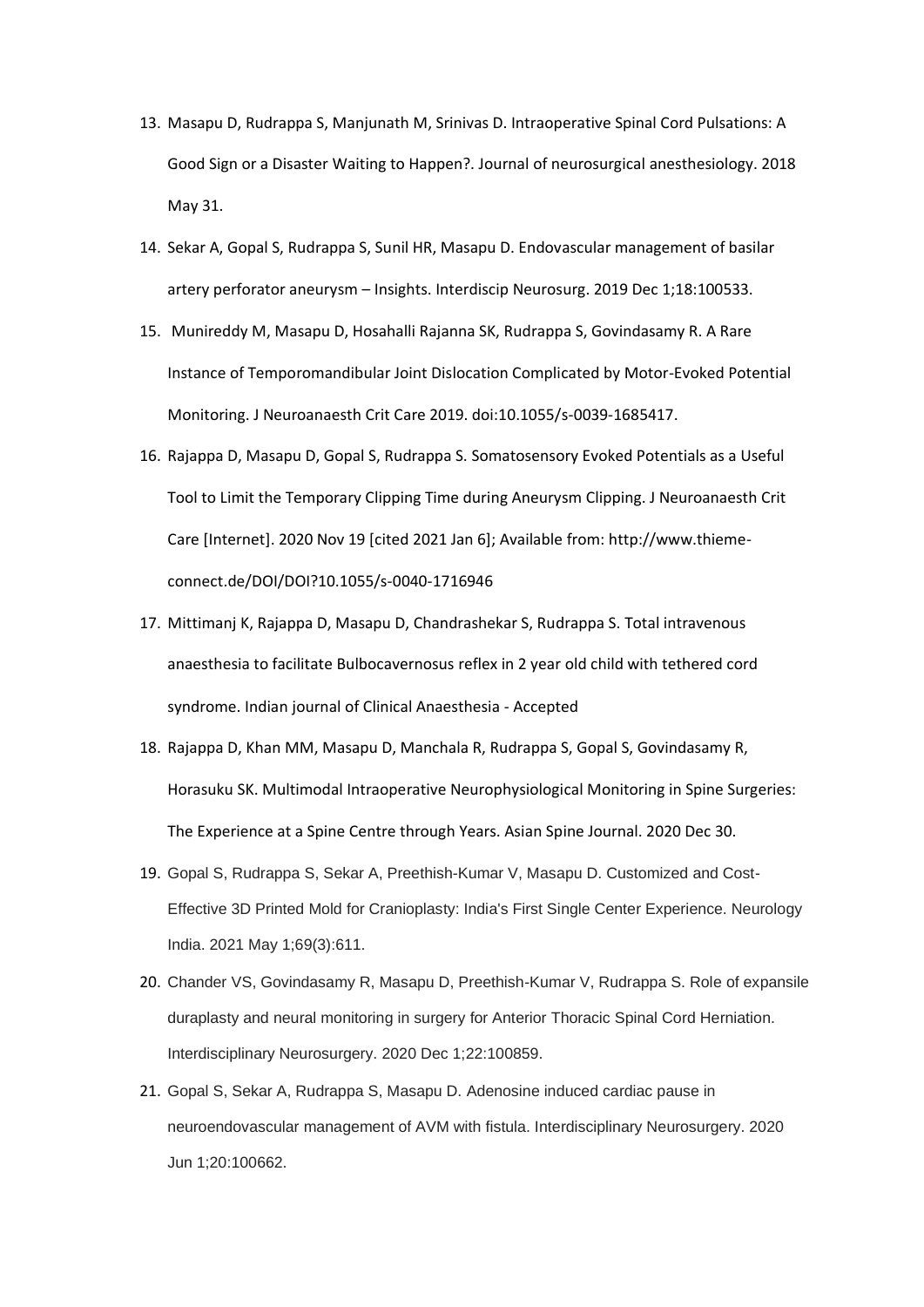- 22. Chakrabarti D, Kamath S, Reddy KM, Srinivas DB, Manohar N, Masapu D. Effect of adjunctive dexmedetomidine on anesthesia and analgesia requirement and recovery characteristics during Bispectral Index-guided anesthesia for cerebello-pontine angle surgeries: A randomized clinical trial. Journal of anaesthesiology, clinical pharmacology. 2018 Oct;34(4):496.
- 23. Jabanathan M, Masapu D, Rajappa D. Can routine ultrasound screening performed before percutenous dilatational tracheostomy prevent dreaded complication like bleeding in intensive care unit. J Anesth Crit Care Open Access. 2020;12(2):71-2.

COURSE DIRECTOR

Fellowship in neuroanaesthesia accredited by ISNACC ( Indian society of Neuroanaesthesia and critical care)

#### REVIEWER

1. WORLD NEUROSURGERY.

#### **CHAPTERS**

1. Role of Neuromonitoring in Lumbar spine surgeries- Monograph on Lumbar spine surgeries theime publications – 2019.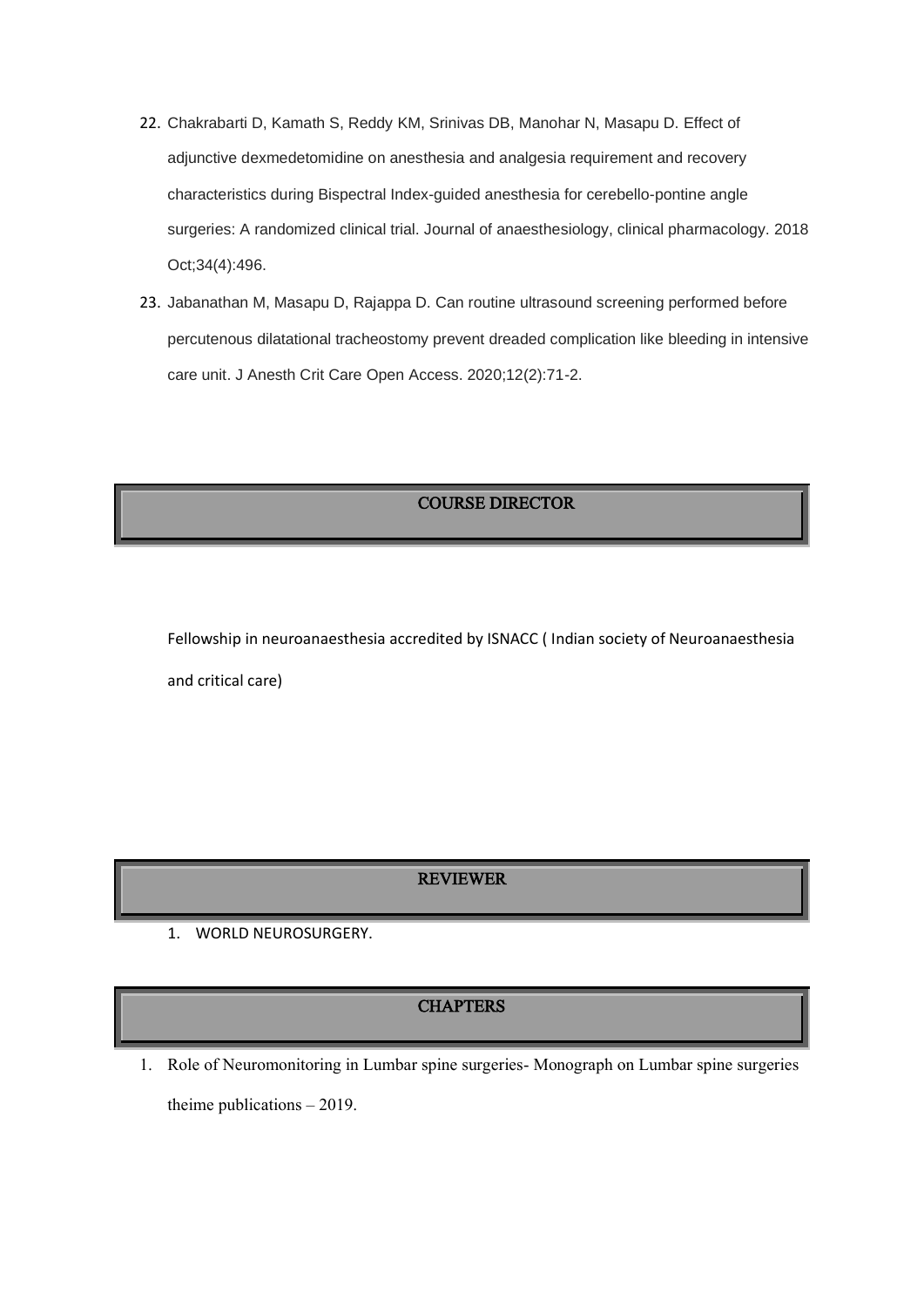#### THESIS

| <b>Title of the Theses / Dissertation</b> | Comparison of midazolam and propofol in |
|-------------------------------------------|-----------------------------------------|
|                                           | refractory status epilepticus.          |
| Investigator(s)                           |                                         |
| <b>Name of the Student</b>                | Dr. Dheeraj Masapu                      |
| Name of the Guide                         | Dr. G S Umamaheswara Rao                |
| Name of the Co-guide (1)                  | Dr. Sanjib Sinha                        |
| Name of the Co-guide (2)                  | Dr. Gopalakrishna K N                   |
| <b>Status</b>                             | Completed                               |
| <b>Funding</b>                            | Non-funded                              |

## **Observerships:**

| 1.             | Observer ship    | Sri Jayadeva Institute of | $1 - 15$ March, 2015 (15 days) |
|----------------|------------------|---------------------------|--------------------------------|
|                |                  | Cardiovascular Sciences   |                                |
|                |                  | & Research,               |                                |
|                |                  | Bangalore, INDIA          |                                |
|                |                  |                           |                                |
| 2              | Observer ship    | Christian medical         | 16-31 march, 2015              |
|                |                  | college, Vellore,, INDIA. | $(15 \text{ days})$            |
| $\overline{3}$ | Observership in  | Hokkaido University,      | June $1$ st $-15$ th           |
|                | neuroanaesthesia | Japan.                    | 2019.                          |

## **Presentation -National deliberations:**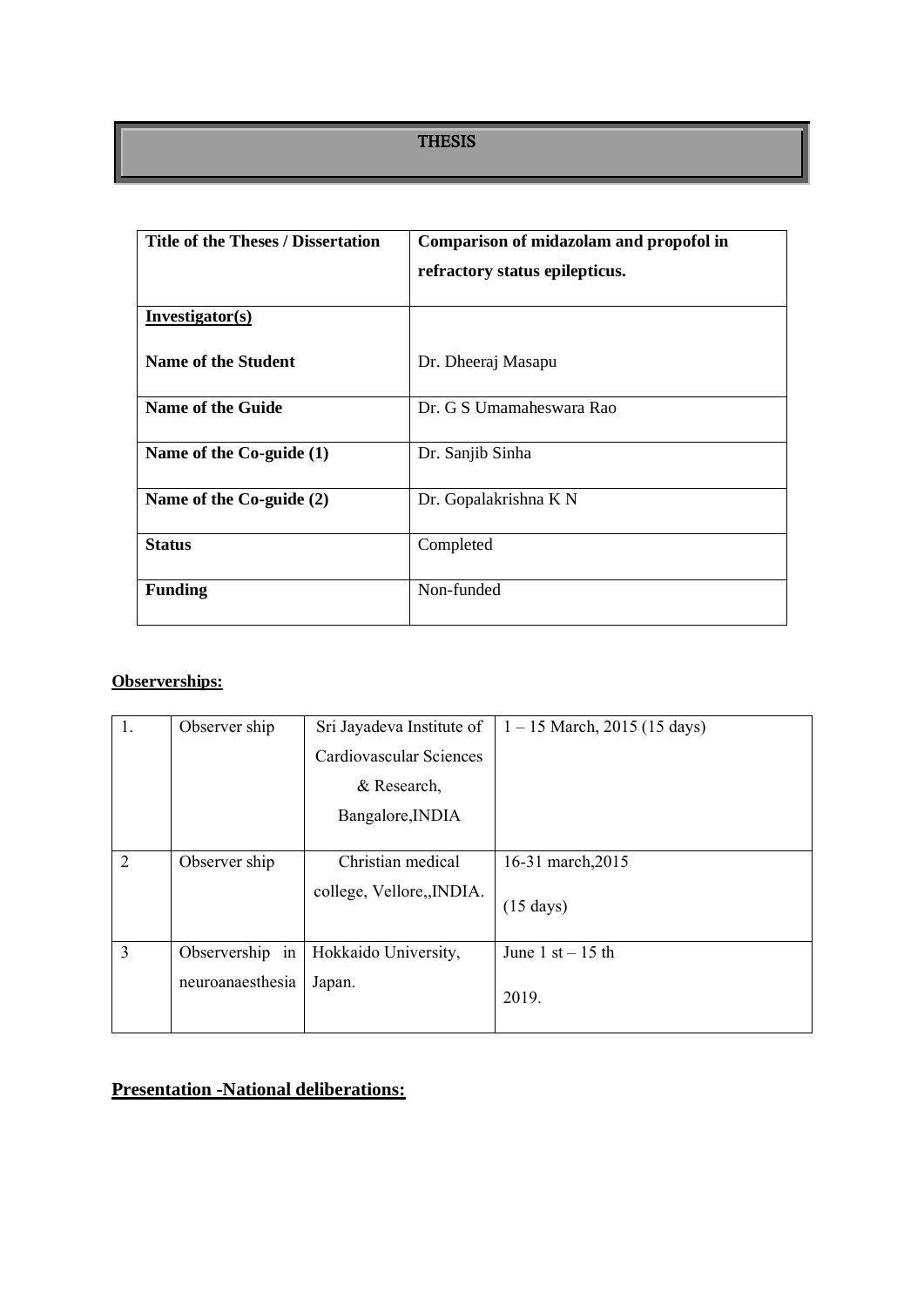- 1. Comparison of ropivacaine and ropivacaine plus fentanyl in supraclavicular brachial plexus block – ISACON 2010, LUCKNOW.
- 2. Comparison between suction above cuff endotracheal tube (SACETT) and standard endotracheal tube (SETT) on the incidence of ventilator associated pneumonia in Neuro ICU. 16th Annual Conference of Indian Society of Neuroanaesthesiology and Critical Care, Lucknow, India, Jan 30 - Feb 1, 2015.
- 3. Evaluation of precraniotomy and post craniotomy changes in BIS in head injury Dheeraj Masapu, Radhakrishnan, Chakrabarti D, Nitin M. Annual Conference of Neurotrauma Society of India, Bangalore, India, 21 Aug to the 23 Aug, 2015.
- 4. Evaluation of thiopentone requirement in head injured patients. Dheeraj Masapu, Radhakrishnan, Chakrabarti D, Nitin M. 63rd Annual National Conference of Indian Society of Anaesthesiologists, 26 – 29 Dec 2015. KOPS AWARD CATEGORY
- 5. Comparison of propofol and midazolam in refractory status epilepticus. Dheeraj Masapu, G S Umamaheswara Rao, Sanjib Sinha, Gopalakrishna K N. 17th Annual Conference of ISNACC, 5-7 Feb 2016. CONSOLATION PRIZE
- 6. Dheeraj Masapu. First Prize in QUIZ, 16th Annual Conference of Indian Society of Neuroanaesthesiology and Critical Care, Lucknow, India, Jan 30 - Feb 1, 2015.
- 7. Unanticipated intraoperative tube switch in a skull base surgery. Dheeeraj masapu, Sunil Kumar HR, Satish Rudrappa. ISNACC 2017: chandigarh.India
- 8. Anaesthetic considerations of head injury patient coming for emergency extracranial surgeries, Sakra Neuroanaestheia update.2017.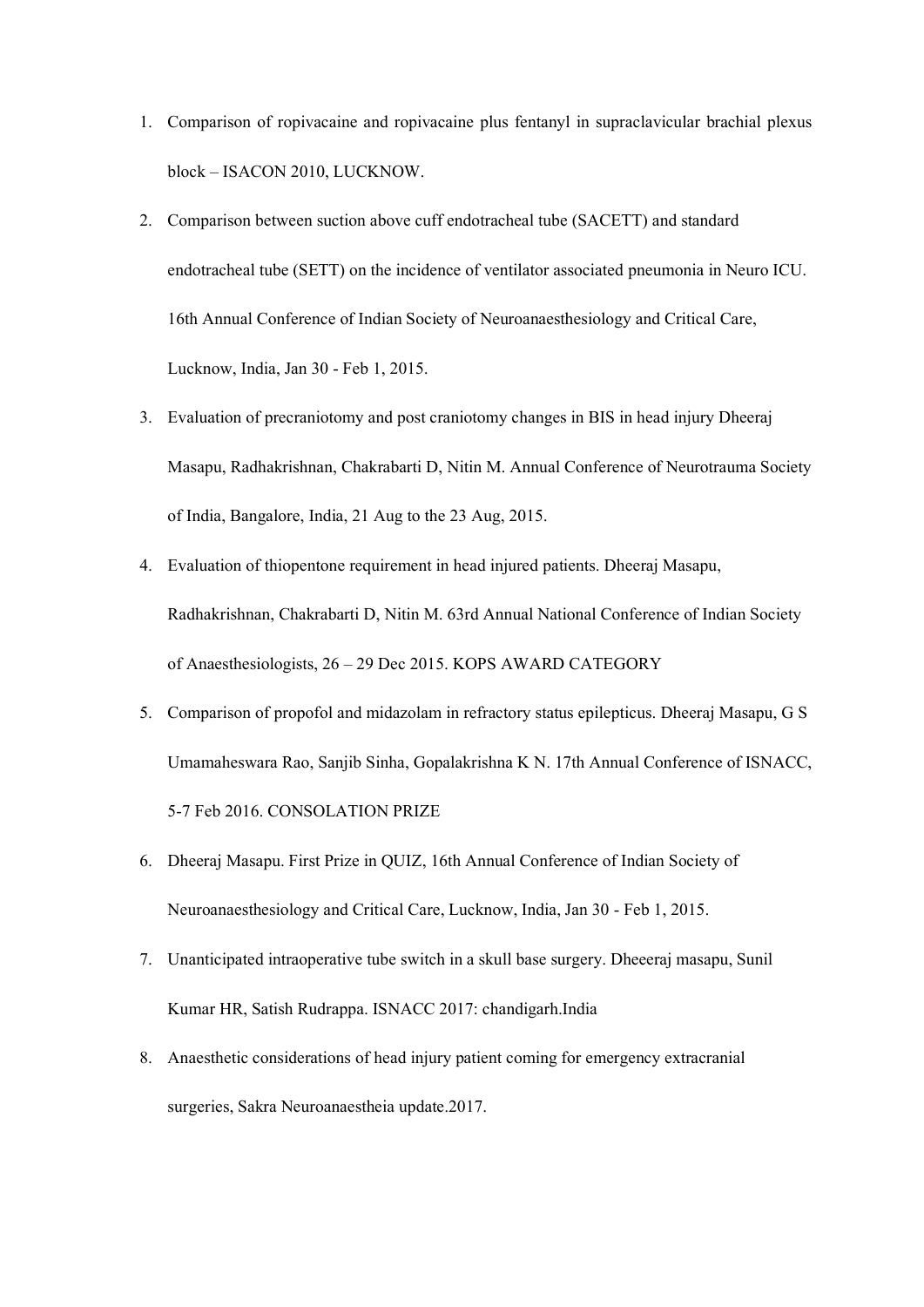- 9. Intraoperative neuromonitoring in brain and spine surgeries, Mangalore orthopaedic association, 2019.
- 10. Complications in Intraoperative Motor evoked potential monitoring, ISIN, 2019.
- 11. Monitoring in Neurocritical Care, ISIN conference, Yashoda hospitals, 2019.
- 12. Conducted Workshop on intraoperative neuromonitoring in ISA Chennai, 2019.
- 13. Role of Neuromonitoring for Safe Spine Surgery, Spine 2019, Cochin.
- 14. Role of inhalational anaesthetics in current neurosurgical practices, Vydehi Medical College, 2019.
- 15. Evoked potential monitoring workshop in isacon-2019 bangalore.
- 16. Conducted evoked potentials work shop in ISNACC-2020, Chennai.
- 17. Epilepsy management in the Intensive care NCI 2021(Virtual)

#### **Clinical skills:**

- 1. Fibre optic intubation
- 2. Video laryngoscopy
- 3. Echocardiography
- 4. Ultrasound lung
- 5. Percutaneous tracheostomy
- 6. Managing TBI, SAH, Stroke in ICU.
- 7. EEG and refractory epilepsy management